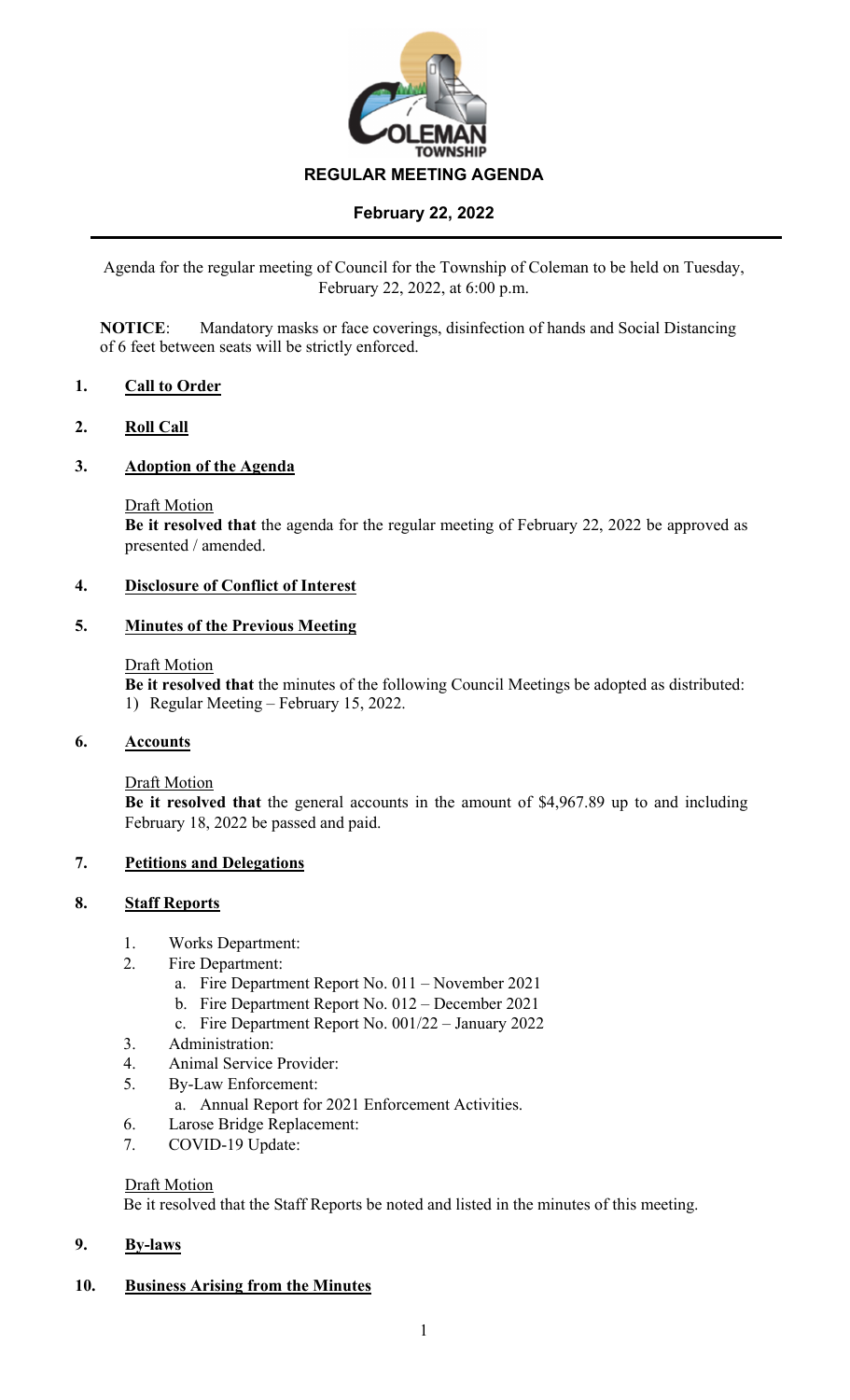

## **February 22, 2022**

## **11. New Business**

- 11.1. Conferences:
	- 11.1.1. Temiskaming Municipal Services Association Information Session March 10, 2022 1:00 p.m. to 4:00 p.m.

## 11.2. Motions:

- 11.2.1. Correspondence from EcoLogix requesting early payment of 2022 annual invoice.
- 11.2.2. Motion for Larose Bridge Specific Purpose Municipal Loan with CIBC.
- 11.2.3. Resolution from South Glengarry dated February 7, 2022 regarding Abandoned Cemeteries.

## **12. Committee Reports**

- 12.1 Public Works
- 12.2 Finance
- 12.3 Government Liaison, TeMAG and TMA
- 12.4 Tourism & Recreation

# **13. Correspondence**

| <b>Item</b><br>No. | <b>Received</b><br>Date | Originator                                                                                   | <b>Subject</b>                                                        |
|--------------------|-------------------------|----------------------------------------------------------------------------------------------|-----------------------------------------------------------------------|
| 13.1               | February 15             | Township of Adelaide<br>Metcalfe                                                             | Support of Resolution $-$ Closing the<br>Revolving Door of Justice    |
| 13.2               | February 17             | District of Timiskaming<br><b>Social Services</b><br><b>Administration Board</b><br>(DTSSAB) | Media Release - 2022 Budget                                           |
| 13.3               | February 14             | Township of Limerick                                                                         | Gypsy Moth Reporting Resolution                                       |
| 13.4               | February 14             | Township of Front of Yonge<br>(Mallorytown)                                                  | Resolution of Support – Dissolving<br>the Ontario Land Tribunal (OLT) |
| 13.5               | February 15             | City of Sarnia                                                                               | Dissolve the Ontario Land Tribunal                                    |
| 13.6               | February 16             | Timiskaming Health Unit                                                                      | Changes to COVID-19 steps to re-<br>open                              |

## **Draft Motion**

Be it resolved that correspondence items 13.1 to 13.6 be noted, filed and recorded in the minutes of this meeting.

# **14. Notice of Motion**

## **15. In camera (closed) session**

## Draft Motion

**Whereas** Section 239(2) states that a meeting or part of a meeting may be closed to the public if the subject matter being considered is: